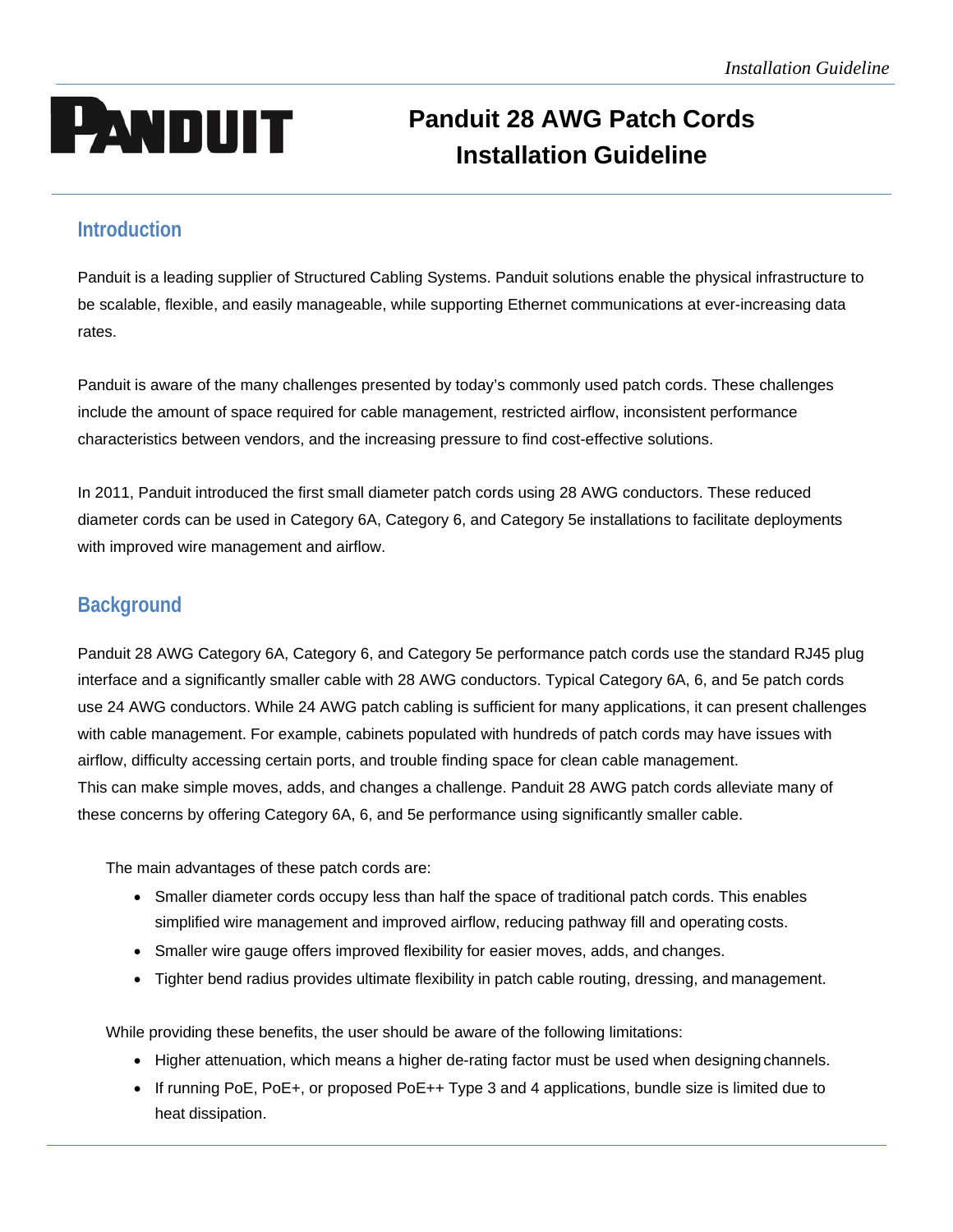## **Relationship to Standards**

## *Performance Standards*

ANSI/TIA-568.2-D and ISO 11801 define performance standards for Ethernet communication systems and their sub-components. Panduit 28 AWG Category 6A, Category 6, and Category 5e performance patch cords exceed all patch cord electrical performance requirements and are 100% tested to patch cord limits.

With ANSI/TIA-568.2-D (replaces ANSI/TIA-568-C.2), 28 AWG wire size has been added to the standard, making all Panduit 28 AWG patch cords standard compliant. The revised standard spells out that the smaller 28 AWG conductors require an increased attenuation de-rating value of 1.95. Panduit patch cords exceed the standard with a de-rating value of only 1.9. As a result, when used with 90-meter permanent links, Panduit 28 AWG Category 6A, Category 6, and Category 5e performance patch cords support 96-meter channels.

## *Connector Standards*

IEC 60603-7 specifications include common dimensions, mechanical, electrical, and environmental characteristics (and applicable tests) for the plug and jack. These specifications ensure all plugs and jacks that are in compliance to this standard are intermateable. Panduit 28 AWG patch cord plugs meet all IEC 60603-7 requirements.

IEC 60352-3 governs solderless connections for insulation displacement contacts (IDCs). These tests ensure the jack contact / cable conductor interface maintains adequate performance for the life of the connector. Panduit developed Category 6A, Category 6, and Category 5e jack modules (CJT6X88TG\*\*, CJT688TG\*\*, and CJT5E88TG\*\*) specifically designed to terminate 28AWG conductors and meet all requirements of IEC 60352- 3. Jacks designed for 22-26AWG cable are not recommended for use with 28AWG stranded conductors.

IEC 60352-6 governs solderless connections for insulation piercing contacts (IPCs). While it may be a lesserknown specification, it is extremely relevant for plugs. These tests ensure the plug contact / cable conductor interface maintain acceptable performance for the life of the connection. Panduit 28 AWG patch cord plugs meet all IEC 60352-6 requirements.

## *Power over Ethernet*

.

TSB-184-A, "Guidelines for Supporting Power Delivery Over Balanced Twisted-Pair Cabling" is a technical service bulletin published by TIA. TSB-184-A recommends a maximum temperature increase of 15 degrees Celsius over the ambient temperature for the center cable in a cable bundle operating at full PoE, PoE+ or PoE++ power. All Panduit cables are designed to properly deliver PoE, PoE+ or PoE++ power, including all 28AWG patch cords. Panduit 28 AWG patch cords will meet the temperature rise recommendation of PoE and PoE+ in bundles up to 48 cables, and PoE++ in bundles up to 24 cables. TIA is currently writing an addendum to TSB-184-A that focuses on 28AWG patch cords, which is expected to publish in 2019.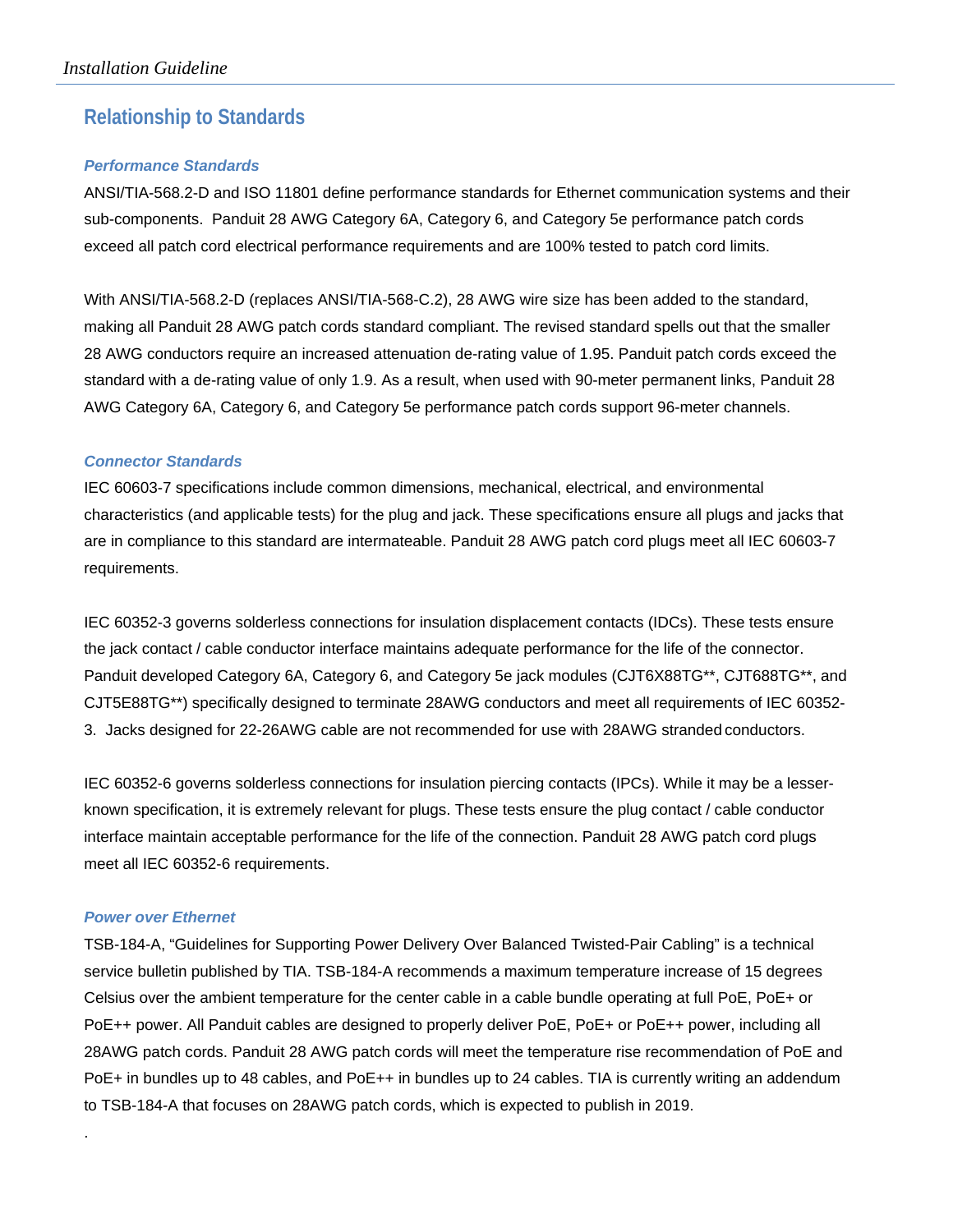# **Value Proposition**

The table below provides a comparison of several important parameters for Panduit 28 AWG and Panduit 24 AWG patch cords.

| <b>Parameter</b>                                                                             | <b>Panduit 28 AWG</b><br><b>Category 6A</b><br><b>Patch Cords</b>                | <b>Panduit 28 AWG</b><br><b>Category 6 and 5e</b><br><b>Patch Cords</b>                                                                              | <b>Panduit 24 AWG</b><br>Category 6A, 6, and 5e<br><b>Patch Cords</b> |  |
|----------------------------------------------------------------------------------------------|----------------------------------------------------------------------------------|------------------------------------------------------------------------------------------------------------------------------------------------------|-----------------------------------------------------------------------|--|
| Cable diameter                                                                               | 0.185 in (4.7mm)                                                                 | $0.15$ in $(3.8$ mm $)$                                                                                                                              | 0.215-0.275 in (5.5-7.0mm)                                            |  |
| Cable cross sectional area                                                                   | 0.027 in <sup>2</sup> (17.3 mm <sup>2</sup> )                                    | 0.017 in <sup>2</sup> (11.3 mm <sup>2</sup> )                                                                                                        | 0.036-0.59 in <sup>2</sup><br>$(23.8-38.5)$ mm <sup>2</sup> )         |  |
| Cable capacity of PR2VFD06<br>vertical manager - 30% fill                                    | 503                                                                              | 765                                                                                                                                                  | 227-372                                                               |  |
| Recommended bend radius                                                                      | 0.74 in (19mm)                                                                   | 0.60 in (15mm)                                                                                                                                       | 1.00 in (25mm)                                                        |  |
| Attenuation de-rating factor                                                                 | 1.9                                                                              | 1.9                                                                                                                                                  | 1.2                                                                   |  |
| Maximum channel length with<br>10 meters of patch cords                                      | 93 meters                                                                        | 93 meters                                                                                                                                            | 100 meters                                                            |  |
| Maximum patch cord length<br>used with 90m PL                                                | 6 meters                                                                         | 6 meters                                                                                                                                             | 10 meters                                                             |  |
| PoE/PoE+ use                                                                                 | Yes.<br>Up to 48 cables per bundle                                               | Yes.<br>Up to 48 cables per bundle                                                                                                                   | Yes.<br>Up to 100 cables per bundle                                   |  |
| Proposed PoE++ Type 3 and 4<br>Use                                                           | Yes.<br>Up to 24 cables per bundle                                               | Yes.<br>Up to 24 cables per bundle                                                                                                                   | Yes. Up to 72 (for 6 and 6A)<br>or 48 (5e) cables per bundle          |  |
| Exceeds applicable ANSI/TIA-<br>568.2-D and ISO 11801 patch<br>cord performance requirements | Yes                                                                              | Yes                                                                                                                                                  | Yes                                                                   |  |
| 100% tested to patch cord<br>performance requirements                                        | Yes                                                                              | Yes                                                                                                                                                  | Yes                                                                   |  |
| Plug exceeds IEC 60603-7 and<br>IEC 60352-6 specifications.                                  | Yes                                                                              | Yes                                                                                                                                                  | Yes                                                                   |  |
| The plug is centered within the<br>ANSI/TIA-568.2-D range.                                   | Yes                                                                              | Yes                                                                                                                                                  | Yes                                                                   |  |
| Plug contacts plated with 50<br>micro inches of gold and rated<br>for 2500 cycles            | Yes                                                                              | Yes                                                                                                                                                  | Yes                                                                   |  |
| Meets IEC 60352-3 specification<br>when terminated to a jack                                 | Yes<br>Category 6A UTP -<br>CJT6X88TG**<br>Category 6A Shielded -<br>CJST6X88TGY | Yes<br>Yes<br>Category 6A - CJ6X88TG**<br>Category 6 - CJT688TG**<br>Category 6 - CJ688TG**<br>Category 5e - CJT5E88TG**<br>Category 5e - CJ5E88TG** |                                                                       |  |
| Part of Panduit Certification plus<br>warranty                                               | Yes                                                                              | Yes                                                                                                                                                  | Yes                                                                   |  |

## **Table 1 - Comparison of Panduit 28 AWG and 24 AWG Patch Cords**

 $*** =$  Color code.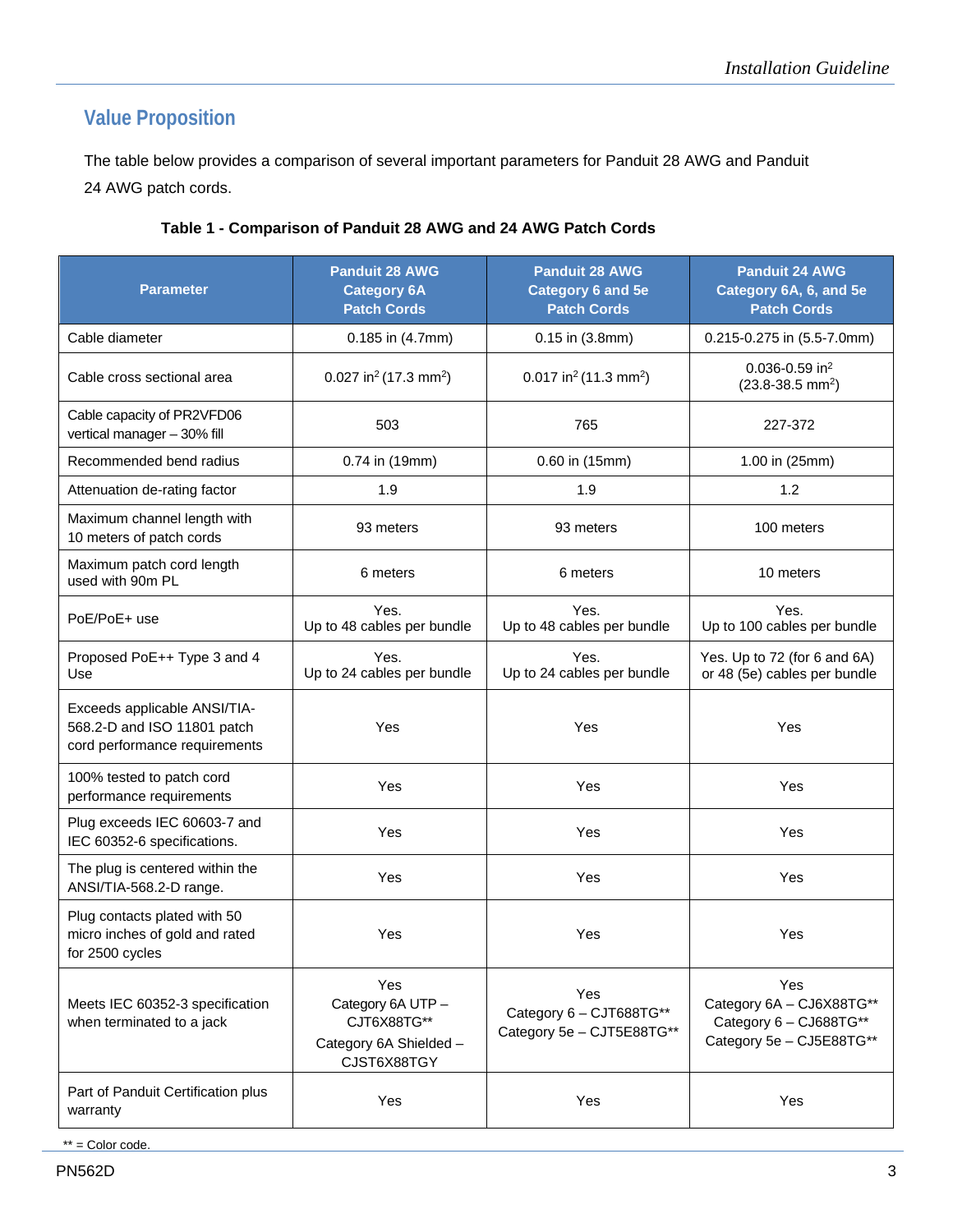# **Space Saving**

Panduit 28 AWG Category 6A, Category 6, and Category 5e performance patch cords offer a significant space saving benefit over traditional 24 AWG patch cords. Figure 1 illustrates the difference in bundle size between Panduit 24 AWG and Panduit 28 AWG Category 6 performance patch cords. Figure 2 illustrates the physical differences between a Panduit 28 AWG and traditional 24 AWG patch cords of equal length (7-feet).





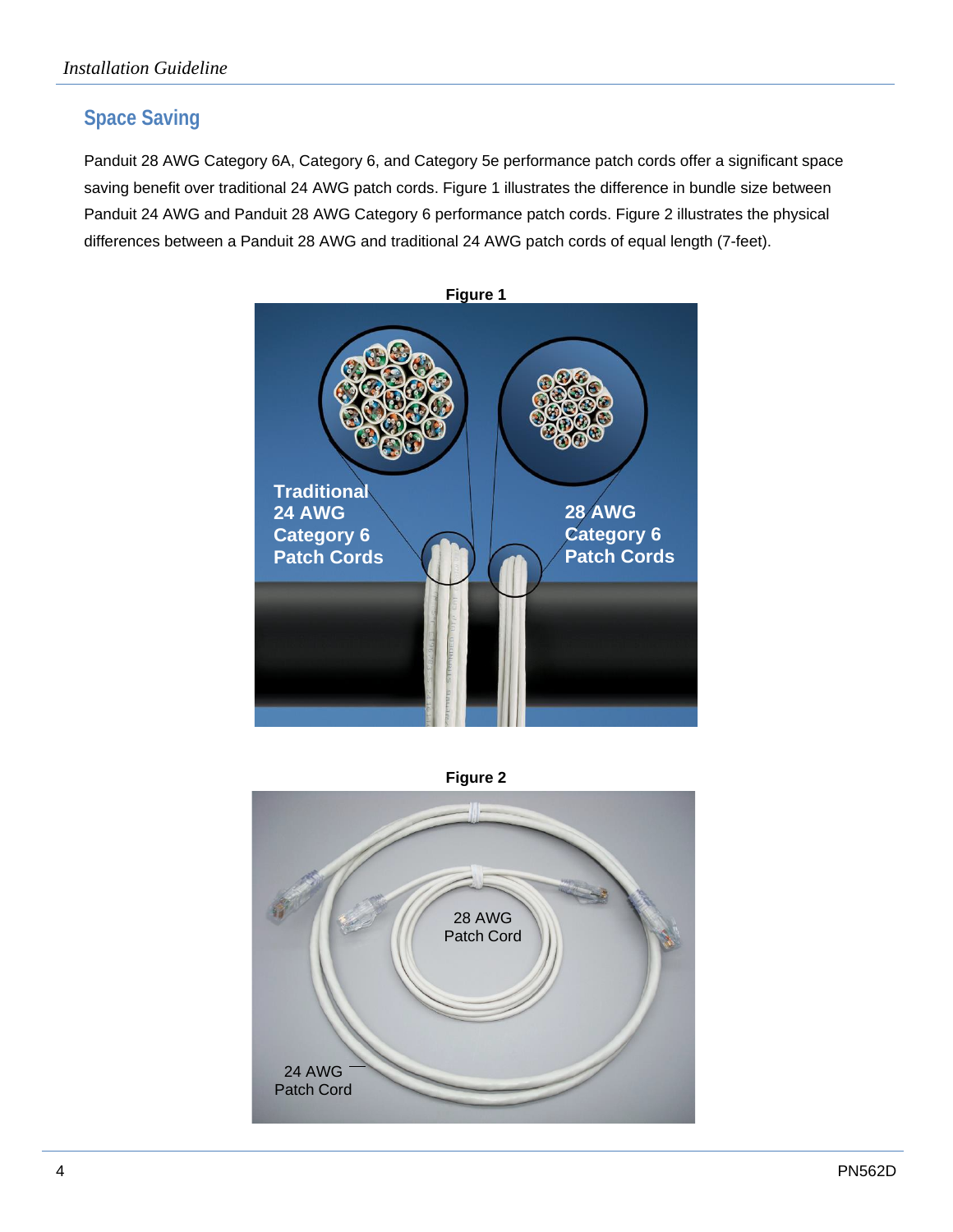# **Length Guidelines**

The maximum length of a channel depends on the de-rating factor of the cabling components within the channel (patch cords, equipment cords, and horizontal cabling). Panduit horizontal cable has a de-rating factor of 1. Panduit 24 AWG patch cords have a de-rating factor of 1.2. All Panduit 28 AWG patch cords have a de-rating factor of 1.9.

The maximum length of a channel (in meters) is calculated by:

*(De-rating of patch \* Patch Length) + (De-rating of horizontal \* Horizontal Length) < 102 m.*

This equation supports the following example channel lengths and configurations using Panduit 28 AWG patch cords:

## *Channel length with a 90-meter permanent link*

- 6 meters of total 28 AWG patch cord length
- 90 meters of total horizontal cable length
- **96-meter channel length**

## *Channel length with 10 meters of 28 AWG patch cords*

- 10 meters of total 28 AWG patch cord length
- 83 meters of total horizontal cable length
- **93-meter channel length**

## *Channel length of 100 meters*

- 2 meters of total 28 AWG patch cord length
- 98 meters of total horizontal cable length\*
- **100-meter channel length**

\* Note: 98 meters will not pass Permanent Link testing with a field tester; however, the total channel will pass channel testing and Ethernet traffic.

These channel configurations employing Panduit 28 AWG patch cords will exceed all Category 6A, Category 6, and Category 5e performance requirements defined in ANSI/TIA-568.2-D and ISO11801.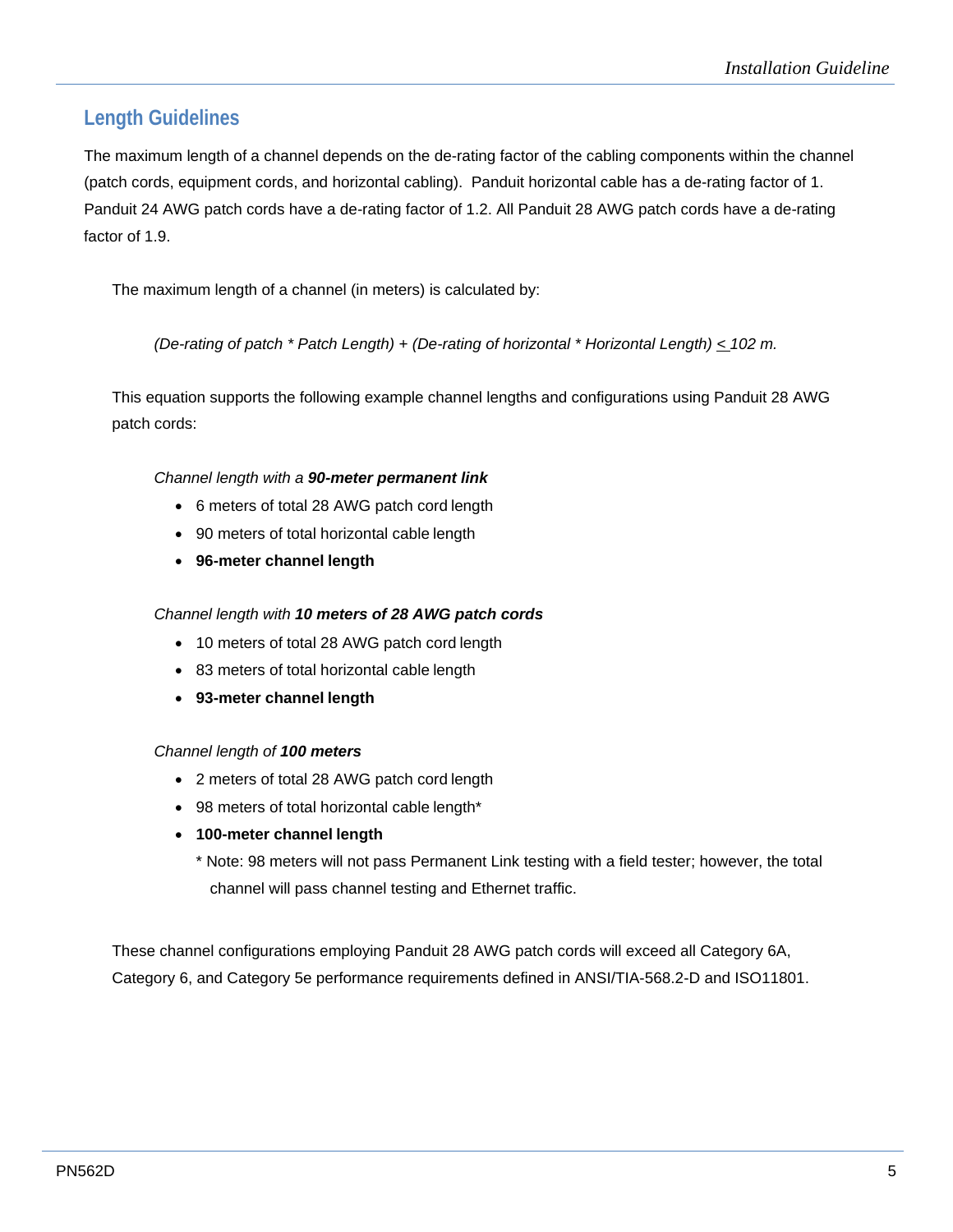| <b>Total 28 AWG Patch Cord</b><br><b>Length</b> |                | <b>Maximum 23 AWG Horizontal</b><br><b>Cable Length</b> |             | <b>Maximum Total Channel Length</b> |             |
|-------------------------------------------------|----------------|---------------------------------------------------------|-------------|-------------------------------------|-------------|
| <b>Meters</b>                                   | <b>Feet</b>    | <b>Meters</b>                                           | <b>Feet</b> | <b>Meters</b>                       | <b>Feet</b> |
| $\overline{c}$                                  | $\overline{7}$ | 98*                                                     | 321         | 100                                 | 328         |
| 3                                               | 10             | 96*                                                     | 314         | 99                                  | 324         |
| 4                                               | 13             | $94*$                                                   | 308         | 98                                  | 321         |
| 5                                               | 16             | $92*$                                                   | 301         | 97                                  | 317         |
| $\,6$                                           | 20             | 90                                                      | 295         | 96                                  | 315         |
| $\overline{7}$                                  | 23             | 88.5                                                    | 290         | 95.5                                | 313         |
| $\bf8$                                          | 26             | 86.5                                                    | 283         | 94.5                                | 309         |
| $\boldsymbol{9}$                                | 30             | 84.5                                                    | 277         | 93.5                                | 307         |
| 10                                              | 33             | 83                                                      | 272         | 93                                  | 305         |
| 11                                              | 36             | 81                                                      | 265         | 92                                  | 301         |
| 12                                              | 39             | 79                                                      | 259         | 91                                  | 298         |
| 13                                              | 43             | 77                                                      | 252         | 90                                  | 295         |
| 14                                              | 46             | 75                                                      | 246         | 89                                  | 292         |
| 15                                              | 49             | 73.5                                                    | 241         | 88.5                                | 290         |
| 16                                              | 52             | 71.5                                                    | 234         | 87.5                                | 286         |
| 17                                              | 56             | 69.5                                                    | 228         | 86.5                                | 284         |
| 18                                              | 59             | 67.5                                                    | 221         | 85.5                                | 280         |
| 19                                              | 62             | 65.5                                                    | 214         | 84.5                                | 276         |
| 20                                              | 66             | 64                                                      | 209         | 84                                  | 275         |

## **Table 2 - Summary of total 28 AWG patch cord length vs. maximum channel length.**

\* Horizontal cable lengths over 90 meters will not pass Permanent Link testing with a field tester, however the total channel will pass Channel testing and Ethernet traffic.

Note: Beyond 20 meters the maximum length of 28 AWG patch cords may be limited by DC Loop Resistance specifications. Panduit's 28 AWG Category 6A performance patch cords are limited to a maximum length of 40 meters in point-to-point applications (using only patch, with no horizontal cable).